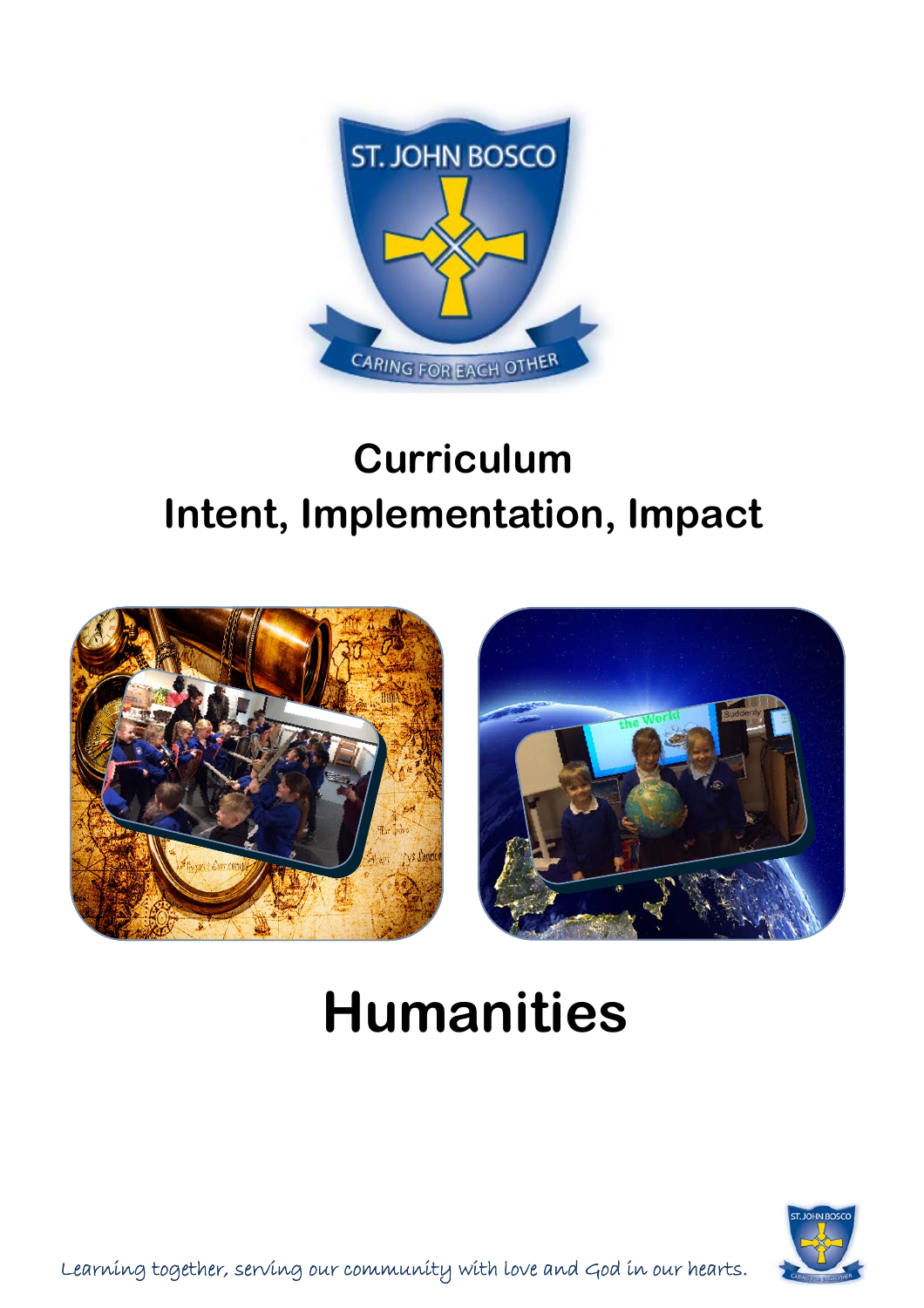

**'I love geography because I like learning about countries that are really far away. When I grow up, I want to go and explore lots of new places.'**

 **Y3** 

**At St John Bosco, we provide our children with a vibrant creative curriculum, in which our topics are taught through themes. We aim for a high quality history and geography curriculum, to allow the children to explore and understand the world in which they live in and how it has evolved over time. We aim to extend children's knowledge and understanding by giving them a broad and balanced view of the world and it's past. History and geography at St John Bosco aims to be motivating and aspiring to all children, allowing them to develop their key skills, whilst having a love for learning of all topics that we teach. We strive to give our children real life experiences across all topics, to learn about history and geography in a dynamic and creative way.** 

**Without History, there would be no future. Therefore, through our history topics, we aim for our children to become life-long learners, who can not only understand the world's past but who strive to impact its future. At St John Bosco, we provide a high quality history curriculum from EYFS to Y6, designed to equip our children with a secure understanding about local, British and worldwide history, whilst developing their historical skills and inspiring them to know more about the past. As they progress through the school, children will become equipped to ask perceptive questions, thinking critically and develop their own judgement.** 

**'I love anything to do with history and I like to do my own research about it too. I learn a lot at school which gets my imagination going.'**

**Y6** 

**'I love learning about the olden days and how people used to live and dress.' My teacher knows lots of interesting facts.'**



**We believe every child at our school should have the chance to learn about and experience the world in which they live in, to gain real life understanding and give them meaningful context to their learning. We aim for our geography curriculum to stimulate curiosity and fascination about the world, aiming to promote the children's knowledge and understanding, whilst developing geographical skills along the way. We strive to provide enjoyable learning experiences for all children and where we can, present opportunities for cross curricular learning to ensure children are applying key skills from other lessons such as data and statistics to a geographical enquiry. We aim to develop children's interests in the variety of physical and human processes around the world and embed their understanding with the support of fieldwork and educational visits.** 



**Y1**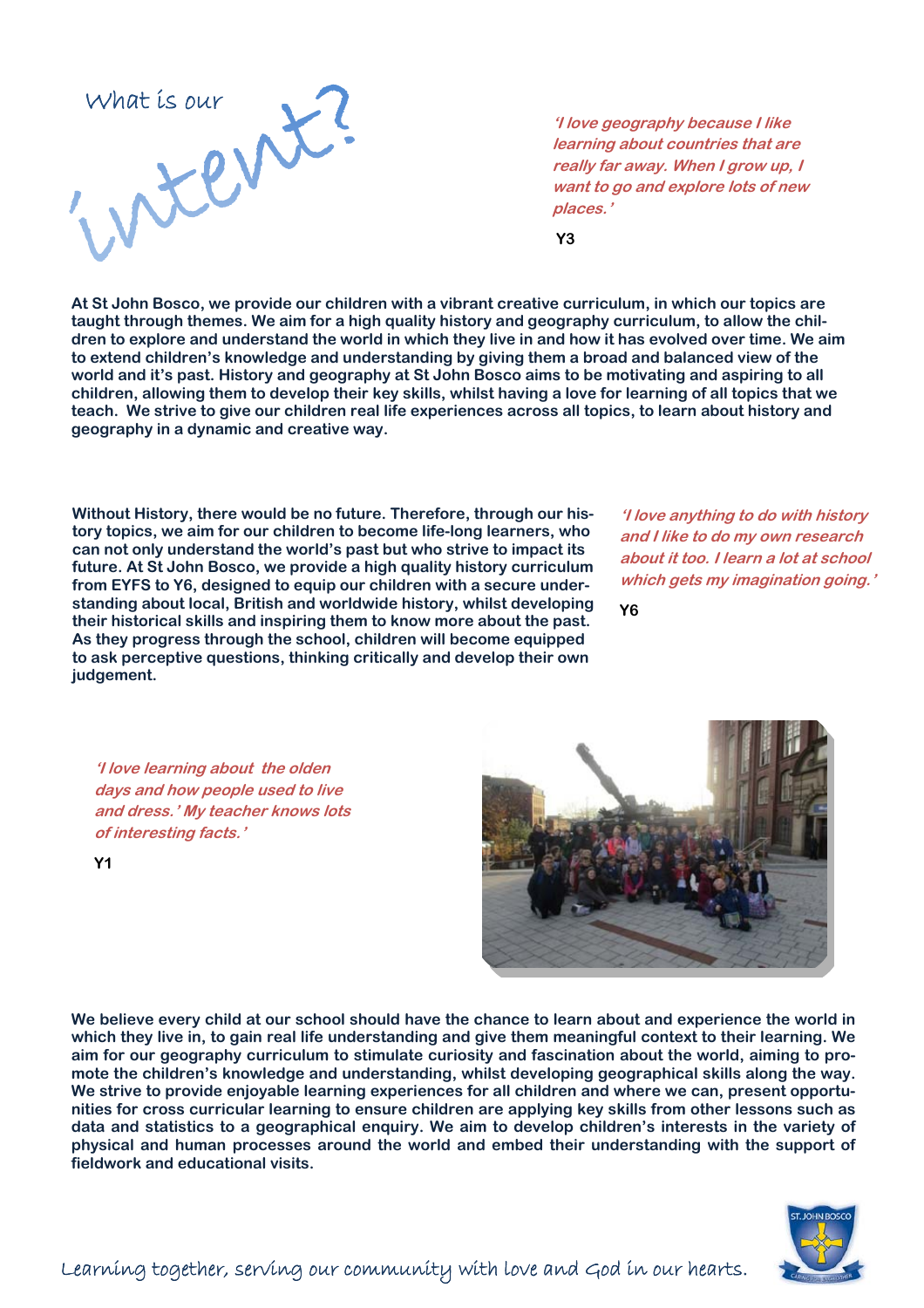

**At St John Bosco, our curriculum aims to provide opportunities for all children to learn and to achieve. We aim to teach a curriculum that is exciting, fun and imaginative, allowing children to experience the world around them and we do this through the teaching of history and geography.** 

**Learning: The teaching of history and geography at St John Bosco uses a wide range of teaching and learning styles, to meet the needs of all children at our school.** 



**Our history and geography lessons are taught through an exciting creative curriculum, where a history or geography theme is set every half term as the 'driver' for that topic, with science, music, art, DT and ICT also fitting into that topic based on the current theme. At the start of every new topic, children are given the time to 'wonder' and ask questions about their upcoming topic, recording their ideas in their books. As the topic goes on, children fill in their 'vocabulary' sheets, allowing them to remind themselves of relevant vocabulary and use it throughout their topic, ensuring it becomes 'sticky' knowledge. In early years, children explore history and geography through their 'Understanding the World' area of the National Curriculum. Children are given the opportunity to learn about the physical world** 

**and their local community by finding out about places, people and the environment. At Key Stage 1, children build on their foundations of learning from EYFS, to become independent and curious learners. The creative curriculum is designed and written around history and geography themes to meet the needs and interests of all children. In KS1, children will look at their local area in geography, slowing building to learn about the wider world. Children will learn about local people, places and environments before building up their understanding to learn about the wider world, its countries and continents.** 

**Children will develop their geographical skills such as simple fieldwork, using locational and directional language and observational skills to study the local area. In history, children will start to develop and understanding of the past, becoming aware of important fit onto a timeline of the past. They will be able to recall significant historical events, people and places in their own local area. Moving onto KS2, children deepen their understanding from KS1, developing a secure understanding of local, British and worldwide history. Children will be able to place key events and people on a chronological timeline, giving them the understanding of important historical events. Children will learn key historical skills such as devising relevant historical questions and apply this in their everyday learning. In geography, children study worldwide locations, looking carefully** 

**at the most important physical and human processes the world has to offer, whilst continuing to develop their geographical skills such as interpreting data, using maps and atlases and fieldwork to observe the local area.** 

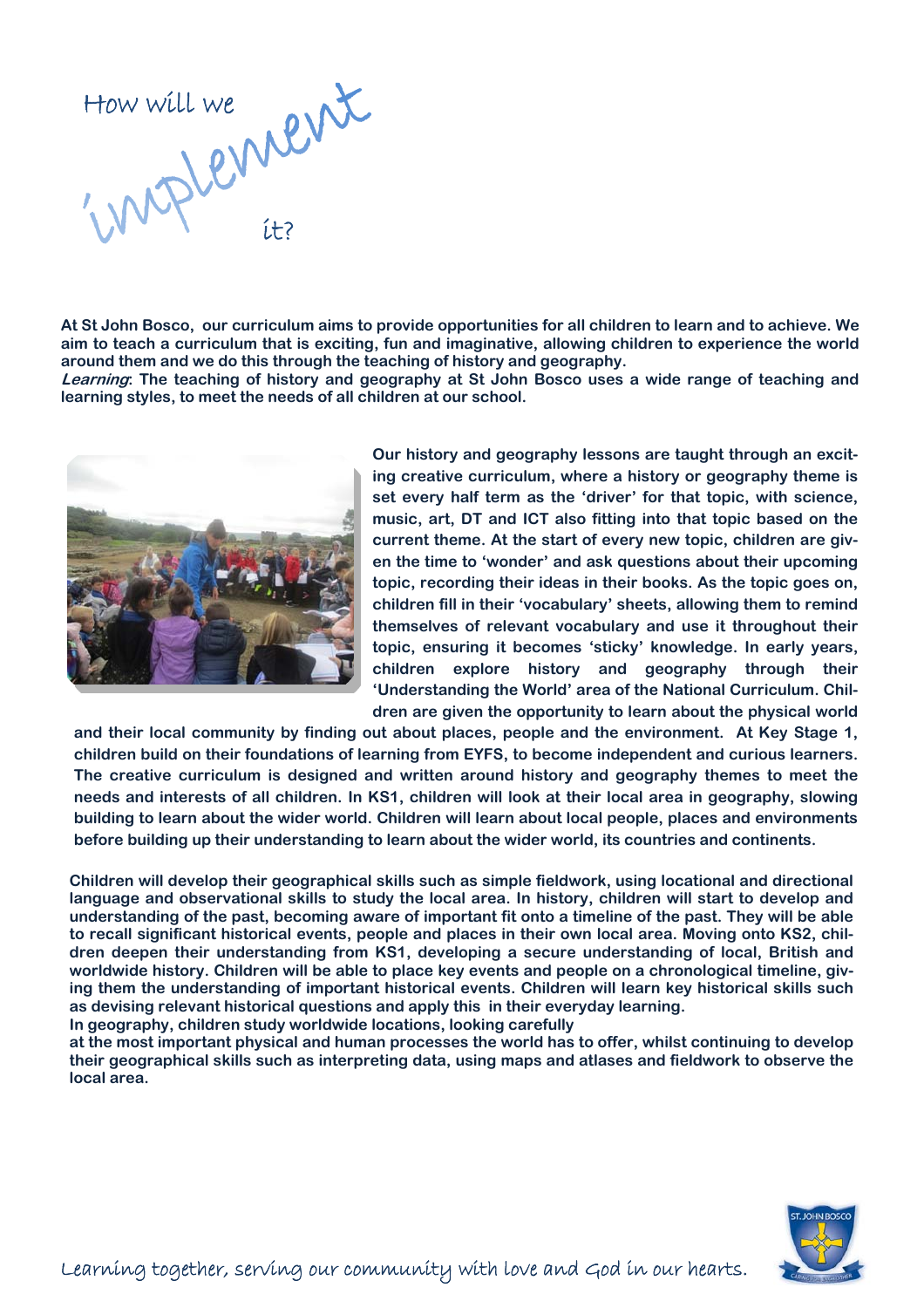**Experiences: Our main aim of history and geography is to provide a creative curriculum in which learning is enriched by educational visits and visits from outside organisations, to provide our children with real life experiences. Educational trips are provided to our children to give them first-hand experiences to enhance their understanding of the world they are constantly learning about, past, present and future. Visitors from outside organisations are arranged to come into school to provide children with practical and engaging workshops linked to the topic they are learning about. Once a term, where possible, each year group, giving them access to multiple external learning experiences every academic year. As well as this, the local area is fully utilised with opportunities for learning outside the classroom embedded in lessons.** 



**Assessment: History and geography topics are assessed through teacher judgement in each year group throughout the academic year. An assessment system is used by teachers in KS1 and KS2 to track progress of pupils in history and geography. This helps teachers to provide relevant learning according to their year group learning objectives and to identify any gaps in learning. Overall assessment is monitored by the humanities coordinator to check progress of all pupils across the school and identify possible gaps in knowledge. Children are given the opportunity to be responsible for their own personal assessment, filling in 'what I have learnt' feedback sheets at the end of each topic and offering their own pupil voice about each topic.** 





Learning together, serving our community with love and God in our hearts.